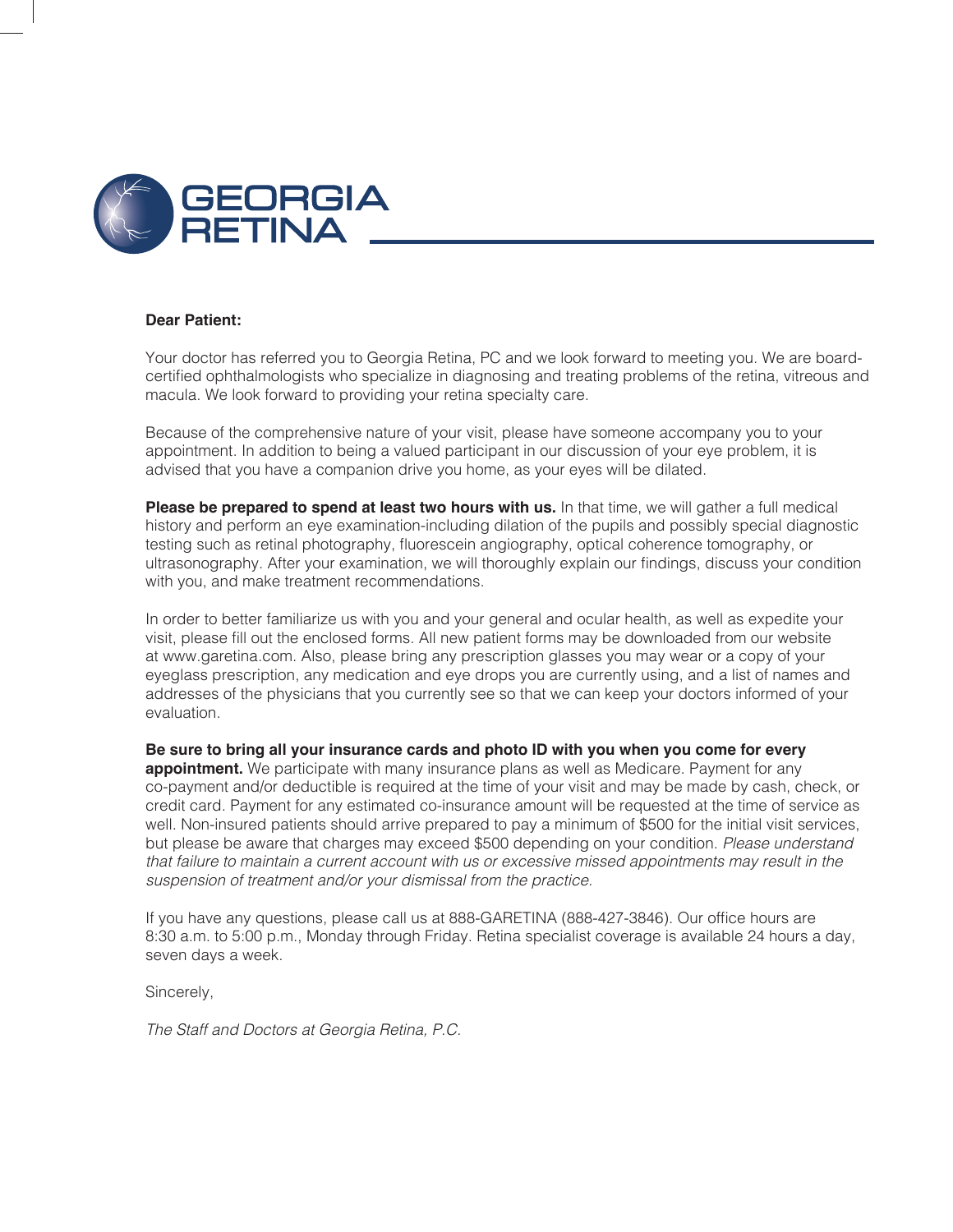

### PATIENT INFORMATION

| EMAIL <u>substitution of the contract of the contract of the contract of the contract of the contract of the contract of the contract of the contract of the contract of the contract of the contract of the contract of the con</u>                                                                                                                                                                                                                  |                                                                                                                                             |                  |                                                                                                          |
|-------------------------------------------------------------------------------------------------------------------------------------------------------------------------------------------------------------------------------------------------------------------------------------------------------------------------------------------------------------------------------------------------------------------------------------------------------|---------------------------------------------------------------------------------------------------------------------------------------------|------------------|----------------------------------------------------------------------------------------------------------|
|                                                                                                                                                                                                                                                                                                                                                                                                                                                       |                                                                                                                                             |                  |                                                                                                          |
|                                                                                                                                                                                                                                                                                                                                                                                                                                                       |                                                                                                                                             |                  |                                                                                                          |
|                                                                                                                                                                                                                                                                                                                                                                                                                                                       |                                                                                                                                             |                  |                                                                                                          |
|                                                                                                                                                                                                                                                                                                                                                                                                                                                       |                                                                                                                                             |                  |                                                                                                          |
|                                                                                                                                                                                                                                                                                                                                                                                                                                                       |                                                                                                                                             |                  |                                                                                                          |
|                                                                                                                                                                                                                                                                                                                                                                                                                                                       |                                                                                                                                             |                  |                                                                                                          |
| *COMPLETE THIS SECTION ONLY IF INSURANCE HOLDER IS SOMEONE OTHER THAN PATIENT.                                                                                                                                                                                                                                                                                                                                                                        |                                                                                                                                             |                  |                                                                                                          |
|                                                                                                                                                                                                                                                                                                                                                                                                                                                       |                                                                                                                                             |                  |                                                                                                          |
|                                                                                                                                                                                                                                                                                                                                                                                                                                                       |                                                                                                                                             |                  |                                                                                                          |
|                                                                                                                                                                                                                                                                                                                                                                                                                                                       | NOTICE OF PRIVACY POLICY - PATIENT ACKNOWLEDGEMENT                                                                                          |                  |                                                                                                          |
| concerning my diagnosis and treatment. I authorize Georgia Retina, P.C. and affiliated business associates to contact<br>me regarding appointments and billing inquiries. I acknowledge that I was offered a copy of the Notice of Privacy<br>Practices policy issued by Georgia Retina, P.C. on the date indicated below. I also specifically authorize Georgia Retina,<br>P.C. to discuss my personal health information with the following people: | , hereby authorize Georgia Retina, P.C. to furnish information to insurance carrier(s)                                                      |                  |                                                                                                          |
| NAME:                                                                                                                                                                                                                                                                                                                                                                                                                                                 | RELATIONSHIP:                                                                                                                               | PHONE NUMBER(S): |                                                                                                          |
| <u> 1989 - Johann Barbara, martin amerikan basal dan berasal dan berasal dalam basal dan berasal dan berasal dan</u><br><u> 2008 - An Dùbhlachd ann an Dùbhlachd ann an Dùbhlachd ann an Dùbhlachd ann an Dùbhlachd ann an Dùbhlachd ann an Dùbhlachd ann an Dùbhlachd ann an Dùbhlachd ann an Dùbhlachd ann an Dùbhlachd ann an Dùbhlachd ann an Dùbhla</u>                                                                                          | <u> 1989 - Johann Harry Barn, mars and deutscher Statistike († 1908)</u><br><u> 1989 - Johann Barn, fransk politik amerikansk politik (</u> |                  | <u> 1989 - Johann Barn, amerikansk politiker (</u><br><u> 1989 - Johann Barn, amerikansk politiker (</u> |
|                                                                                                                                                                                                                                                                                                                                                                                                                                                       | <u> 1980 - John Stone, mars and de la population de la population de la population de la population de la popula</u>                        |                  | <u> 1989 - Johann Barn, amerikansk politiker (</u>                                                       |
|                                                                                                                                                                                                                                                                                                                                                                                                                                                       |                                                                                                                                             |                  |                                                                                                          |
|                                                                                                                                                                                                                                                                                                                                                                                                                                                       |                                                                                                                                             |                  |                                                                                                          |
|                                                                                                                                                                                                                                                                                                                                                                                                                                                       |                                                                                                                                             |                  | $\begin{tabular}{c} DATE \end{tabular}$                                                                  |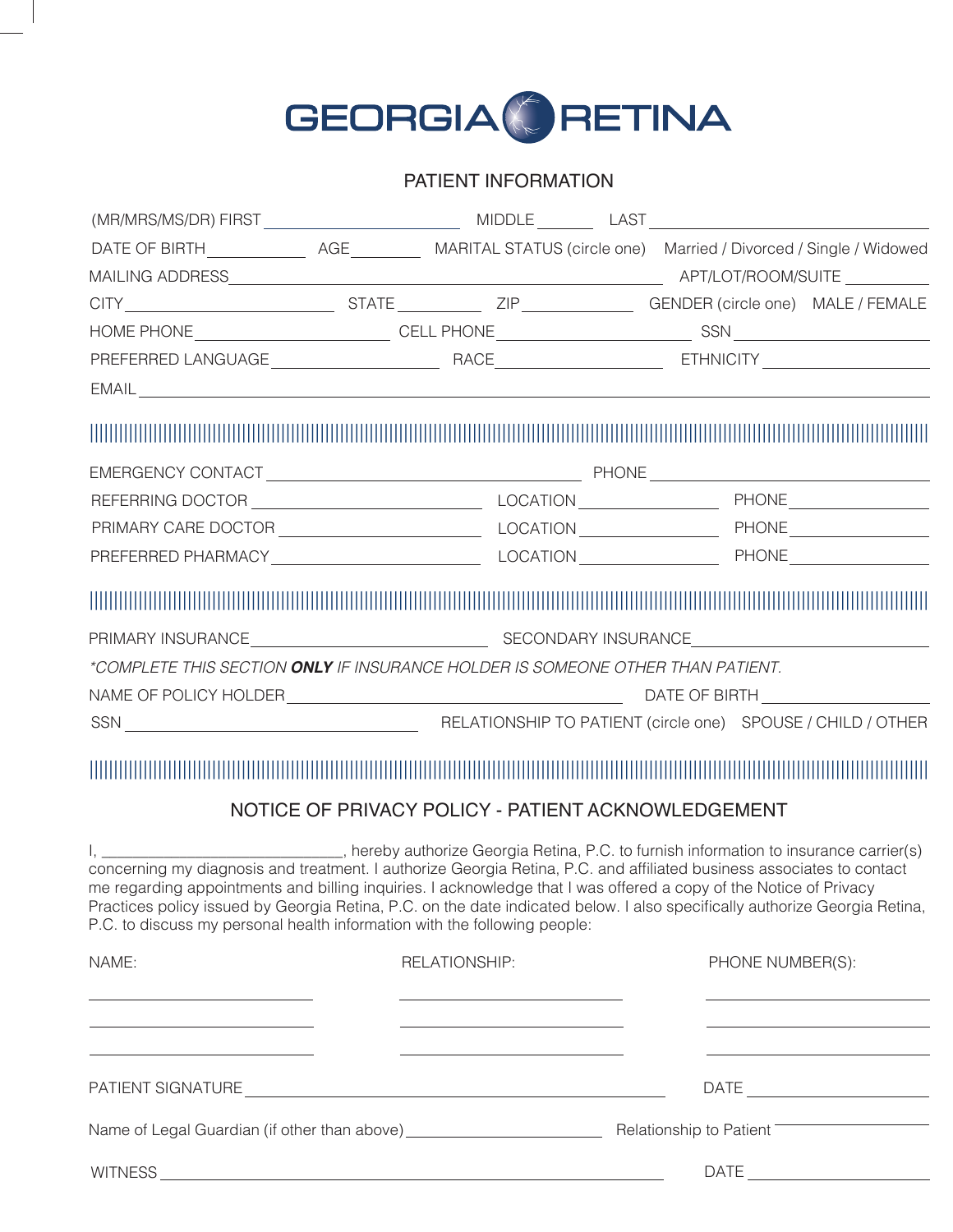

### **FINANCIAL POLICY AGREEMENT (FPA)**

Thank you for choosing Georgia Retina, P.C., to treat your retinal condition. We are committed to excellent patient care. Below we have provided an explanation of our Financial Policy Agreement (FPA). Patients must complete the FPA and the Patient Information Form (PIF) prior to receiving any medical care from us.

#### Please initial and then sign the following:

1. Each patient is responsible for his or her own bill. Payment of all insurance co-payments, coinsurances and deductibles are to be paid in full at each visit and prior to any surgery. Your insurance policy is a contract between you and your insurance company. We accept cash, check and major credit cards.

2. As a courtesy, Georgia Retina will file claims to your insurance carrier(s). To accomplish this, you must provide all insurance policy information and changes to our office. If the insurance company(s) that you designate is incorrect, you will be responsible for payment of the visit. Your bill is your responsibility, whether or not your insurance company pays.

3. "Self-pay" patients (and patients with limited health insurance) are required to pay 100% of services rendered at each visit. A minimum of \$500 is expected on the initial visit. For extended treatments, payment agreements are available and can be made with the front office staff prior to any medical evaluation, procedure or treatment.

4. Bills unpaid for more than 60 days will be turned over to a third party and/or collection agency. Additional fees may be incurred in the collection of any outstanding balances and may also result in your dismissal from the practice.

5. As a specialty group, some insurance companies require that an authorization or referral be obtained prior to your visit. It is your responsibility to know if your insurance requires this and to obtain the referral/ authorization. If this is not done by the day of your appointment, you will be asked to reschedule or to pay for the FULL amount of the visit. If a claim is rejected because a valid authorization or referral was not in place, the full cost of the visit will be your responsibility.

6. A \$30.00 fee will be charged on all returned checks.

7. From time to time, you may ask us to complete various forms (such as disability forms). There is a \$25 service fee to complete these forms. Payment is due prior to us giving those completed forms to you. This charge is not covered by your insurance company and offsets the costs we incur to complete these forms. Please allow 7 to 14 business days.

8. We may charge up to \$25 for the reproduction of your medical records based on quidelines from the State of Georgia and the Federal Government.

9. I understand that failure to maintain a current account with Georgia Retina or excessive missed appointments may result in further non-emergent medical treatments not being provided and/or dismissal from the care of Georgia Retina.

10. AUTHORIZATION TO PAY BENEFITS: I authorize and direct said agency or insurance company to pay benefits, or insurance payments made on my behalf, directly to Georgia Retina, P.C., for professional services rendered. I understand this in no way relieves me of my personal responsibility for paying my responsible portion when a statement is rendered. It is understood that the signing of this form does not prohibit customary monthly billings.

 $\times$ 

By signing below, I acknowledge receipt of this FPA.

 $X \sim$ 

Date

Signature of patient or responsible party

Georgia Retina, P.C., representative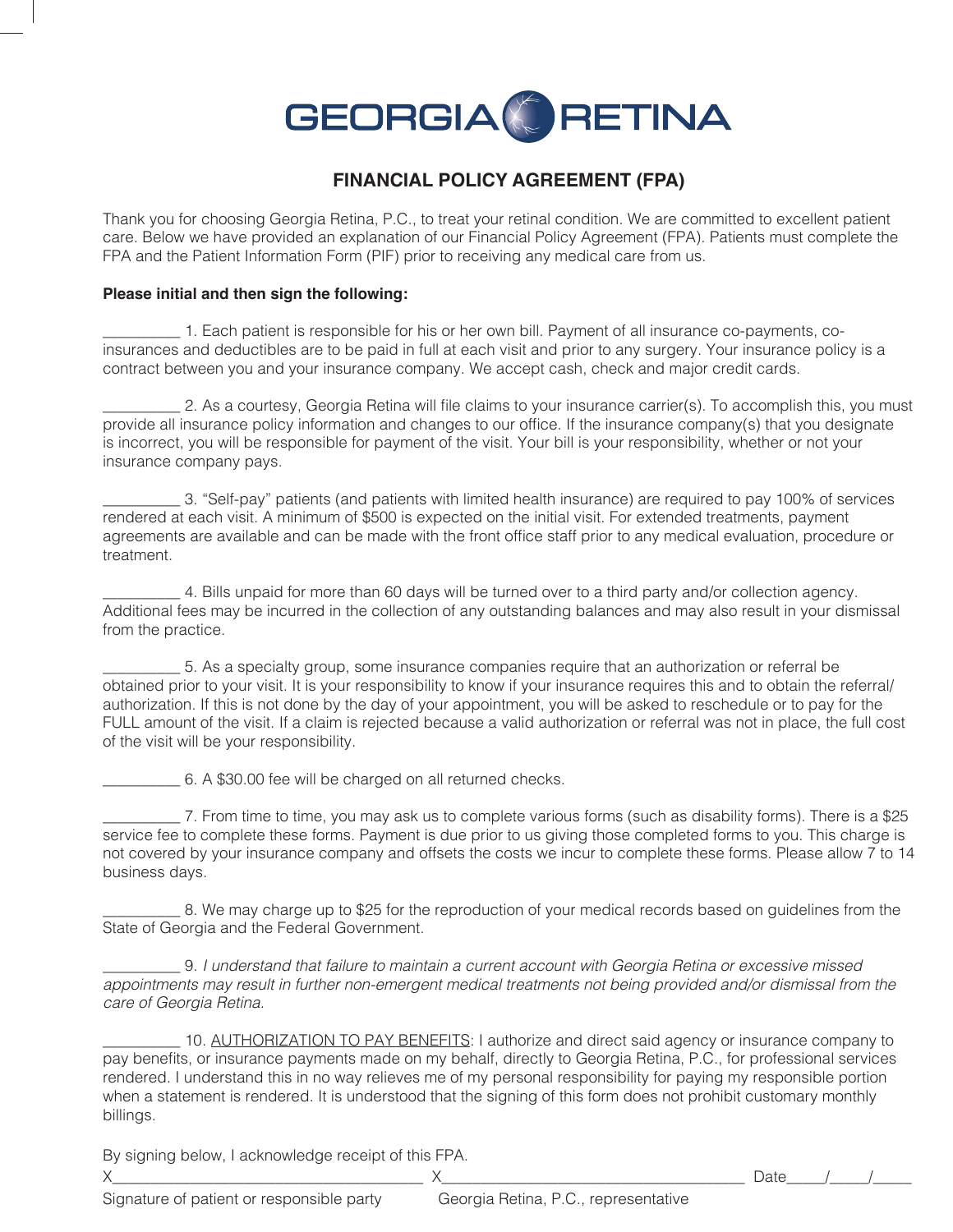# GEORGIA CRETINA

## PATIENT MEDICAL HISTORY

| Have you ever been treated for the following?                                                                                                                                                                                                                |                                  |                                                             |                          |  |  |
|--------------------------------------------------------------------------------------------------------------------------------------------------------------------------------------------------------------------------------------------------------------|----------------------------------|-------------------------------------------------------------|--------------------------|--|--|
| Y/N Diabetes                                                                                                                                                                                                                                                 | Date of Onset: _________         | Y/N Cancer                                                  | Date of Onset: _________ |  |  |
| Y/N High Blood Pressure                                                                                                                                                                                                                                      | Date of Onset: <u>_________</u>  | Y/N Abnormal Bleeding                                       | Date of Onset:           |  |  |
| Y/N High Cholesterol                                                                                                                                                                                                                                         | Date of Onset: _________         | Y/N Autoimmune Disease                                      | Date of Onset:           |  |  |
| Y/N Heart Disease                                                                                                                                                                                                                                            | Date of Onset:                   | Y/N Gastrointestinal Problems                               | Date of Onset:           |  |  |
| Y/N Kidney Disease                                                                                                                                                                                                                                           | Date of Onset: _________         | <b>Y/N</b> Hepatitis $A/B/C$                                | Date of Onset:           |  |  |
| Y/N Lung Disease                                                                                                                                                                                                                                             | Date of Onset: <u>_________</u>  | Y/N AIDS/HIV                                                | Date of Onset:           |  |  |
| Y/N Liver Disease                                                                                                                                                                                                                                            | Date of Onset: <u>__________</u> | Y/N Born Prematurely                                        |                          |  |  |
| Y/N Stroke                                                                                                                                                                                                                                                   |                                  | Date of Onset: <b>Y/N</b> Are you or could you be pregnant? |                          |  |  |
|                                                                                                                                                                                                                                                              |                                  |                                                             |                          |  |  |
| Please list the following:<br>General surgeries (including date): Letter and the state of the state of the state of the state of the state of the state of the state of the state of the state of the state of the state of the state of the state of the st |                                  |                                                             |                          |  |  |
| ,我们也不会有什么。""我们的人,我们也不会有什么?""我们的人,我们也不会有什么?""我们的人,我们也不会有什么?""我们的人,我们也不会有什么?""我们的人                                                                                                                                                                             |                                  |                                                             |                          |  |  |
|                                                                                                                                                                                                                                                              |                                  |                                                             |                          |  |  |
| Eye Medications: <b>Exercise Exercise Contract Contract Contract Contract Contract Contract Contract Contract Contract Contract Contract Contract Contract Contract Contract Contract Contract Contract Contract Contract Contra</b>                         |                                  |                                                             |                          |  |  |
|                                                                                                                                                                                                                                                              |                                  |                                                             |                          |  |  |
| Family history of eye disease? Y/N What disease? _______________________________                                                                                                                                                                             |                                  |                                                             |                          |  |  |